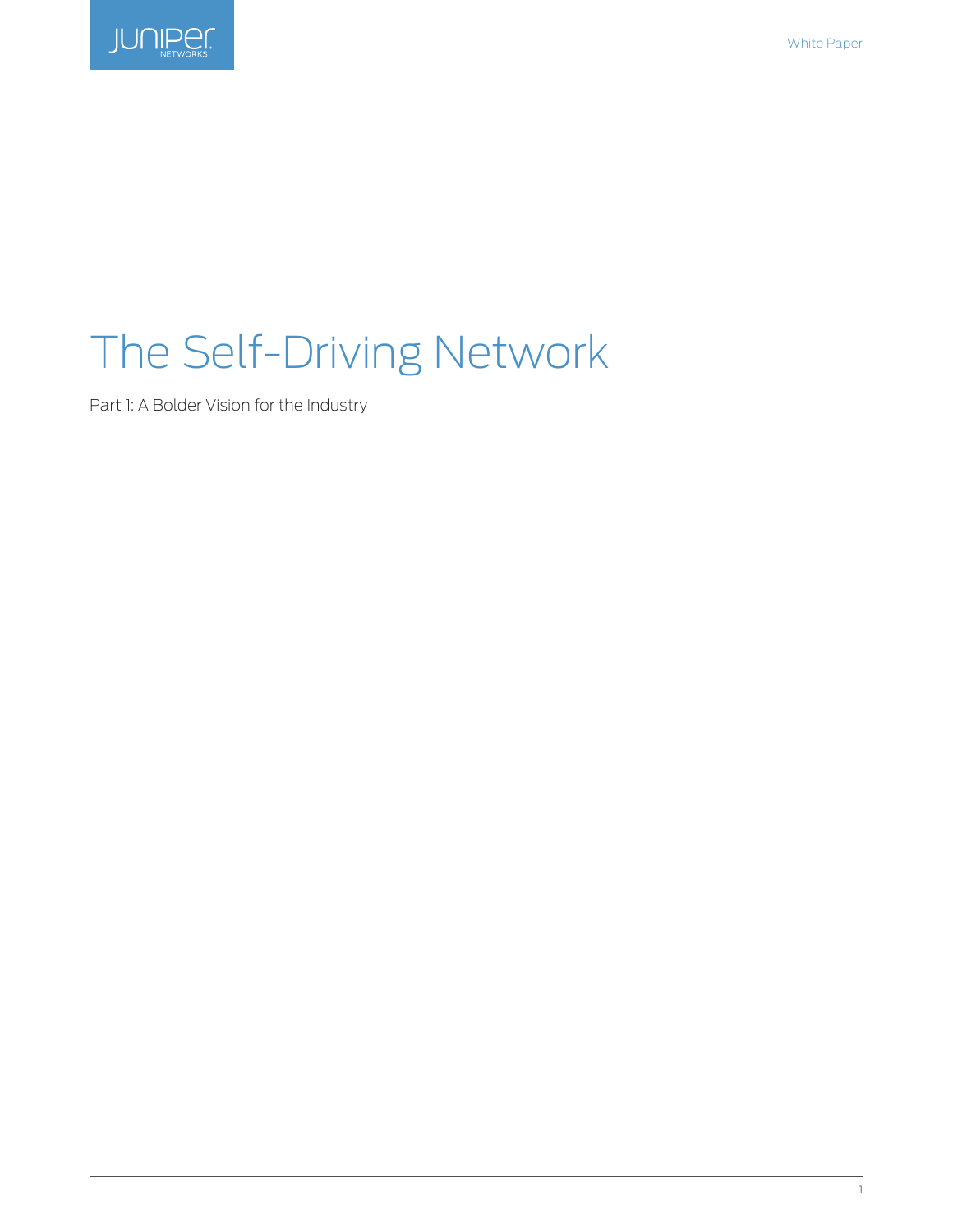# Table of Contents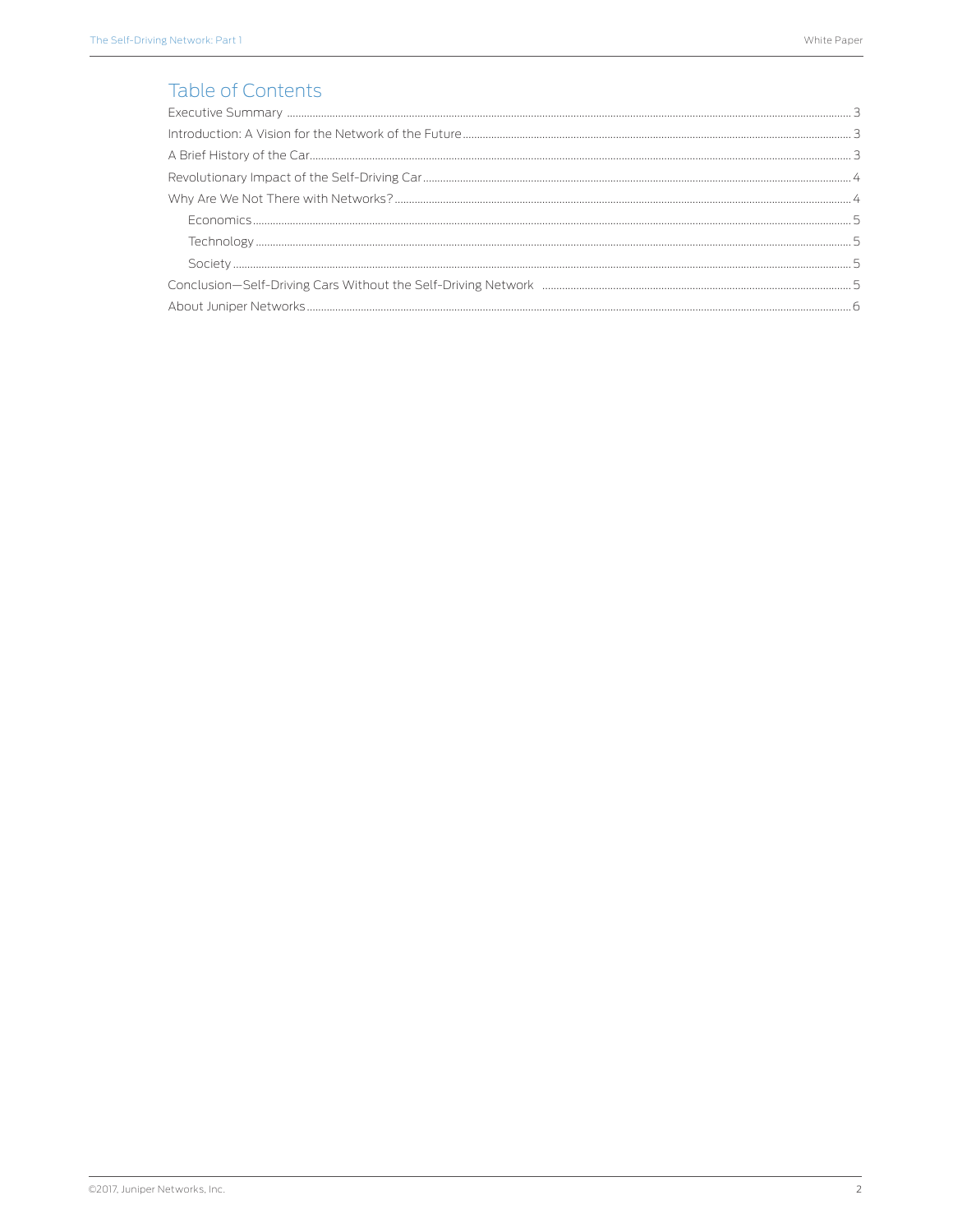#### <span id="page-2-0"></span>Executive Summary

The development of self-driving cars is a case study in industry innovation and disruption that has implications well beyond the automobile. This white paper, the first in a two-part series titled *The Self-Driving Network*, introduces Juniper's vision for the future of autonomous networking. By tracing the history of innovation in the automobile industry specifically, and more recently, the self-driving car—it is possible to envision how the Self-Driving Network™ will evolve. It is important that we not only think about our technology roadmap, but also consider the economic forces pressuring our industry and the larger human ramifications that autonomous networks may introduce. The second part of this white paper series articulates the benefits of the Self-Driving Network, the technology progression from automation to autonomy, and the organizational and skills transformation required.

### Introduction: A Vision for the Network of the Future

As an industry, networking has been far too timid. While technologies such as software-defined networking (SDN) and Network Functions Virtualization (NFV) are critical elements of the network and have served the industry well for the last five years, they have crowded out other important thinking and development. What's needed is a sharper and more complete vision. For instance, what if we could apply recent advances in artificial intelligence technologies to build a vastly improved network? Specifically, what if the concept of self-driving cars could be applied to networking? After all, self-driving cars are making considerable progress, operating autonomously on roadways from Silicon Valley to Pittsburgh and Miami. Sure, they have humans behind the wheel just in case, but they are out there on the road today.

Similar machine learning technologies are permeating countless other industries, from medical diagnostics and legal discovery to financial asset trading. Yet we don't hear anything about self-driving networks that can configure, monitor, and maintain themselves, adapting to their operating environments with little or no human intervention.

Juniper Networks is aiming to change that. Just as self-driving cars free drivers up to work, read, or even sleep during their commutes, Juniper's Self-Driving Network™ will liberate operators from the tedium of day-to-day management, allowing them to apply their limited resources to higher value activities.

Rather than merely jumping on the machine learning hype train, however, Juniper intends to disrupt the industry by helping customers build autonomous networks. The journey will be long and potentially tumultuous; while some fledgling automation tools do currently exist, they are not yet being used to their full potential, and many of the necessary artificial intelligence technologies have yet to be developed. The transformation will impose cultural shifts and require significant technological breakthroughs. But sometimes, upheaval is necessary. Juniper is not satisfied with the incremental improvements the networking industry has been making year after year. What's needed is truly disruptive innovation.

# A Brief History of the Car

To help us better understand the concept of the Self-Driving Network, it is instructive to first trace the evolution of the automobile. The modern car has been around for 130 years; the first "production" gasoline powered automobiles were developed by Karl Benz in the 1880s (see Figure 1).



 Source: www.mercedes.com Figure 1: Benz Patent-Motorwagen (circa 1886)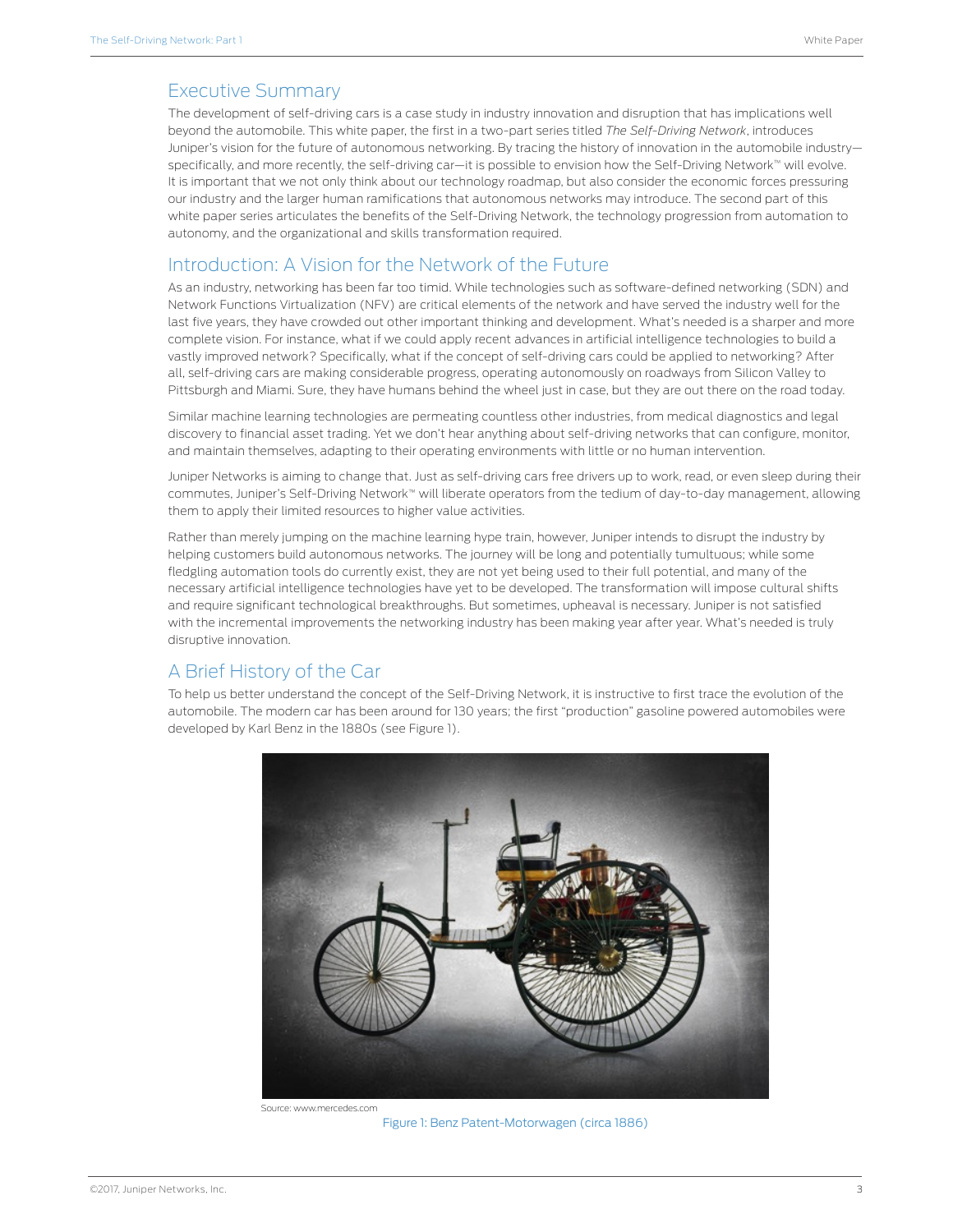<span id="page-3-0"></span>In the decades that followed, cars continued to evolve, although they were highly manual machines compared to what we drive today. Over time, however, more and more automation was gradually introduced. Up until recently, these enhancements were mere conveniences, making driving easier and safer for more people, in more situations (Figure 2).

- Manual starting with a crank -> Electronic starter (1920s)
- Manual transmission -> Automatic transmission (1939)
- Manual control of the engine -> Cruise control (1950s) -> Adaptive cruise control (1997)
- Manual steering -> power steering (1951) -> Active steering (2003)
- Manual braking -> Anti-lock braking, ABS (1970)
- Manual parking -> Autonomous parking (2003)

Source: Wikipedia

#### Figure 2: Incremental evolution of automobile automation

In many cases, when these automated enhancements were introduced, they were actually lower performance than the manual version. It typically took a few design iterations to not only make the feature simpler and more convenient, but also superior in terms of overall performance. Eventually, drivers became more comfortable and adept with the new features. Interestingly, Juniper observes similar design/user dynamics with respect to network automation tools.

While these innovations made driving easier, safer, and more convenient, they were all incremental. There is nothing radical here; none of these new features resulted in dramatic improvements by themselves, or even taken in the aggregate.

By way of contrast, the self-driving car phenomenon is not only truly disruptive, it is also very recent and evolving rapidly. No steering wheel, no pedals; the driver essentially becomes a passenger. We are now extremely close to what science fiction movies have been predicting for decades.

# Revolutionary Impact of the Self-Driving Car

The origin of the self-driving car can be traced back to the DARPA Grand Challenge, a competition established in 2004 to spur the development of autonomous vehicles. The first event took place in the Mojave Desert in Southern California, along a 150-mile route. None of the vehicles finished the course; in fact, the winning vehicle traveled only seven miles. The next year, on a similar course, five teams completed the entire trip. At the third challenge, which took place in 2007 on a much tougher urban course, six teams finished. These results demonstrate substantial progress in a very short amount of time, particularly compared to the pace of innovation and automation in vehicles over the previous 100 years.

The self-driving car is not just another step in a long line of incremental industrial improvements, it is truly revolutionary. It will spawn dramatic changes not only to the automobile value chain, but also to the larger industry ecosystem. While we have visibility into some of these changes, other changes are less clear and many questions remain, among them:

- Transport-as-a-Service: As services such as Uber become more reliable, are rental cars really needed? Do we even need to own cars? What do we do with parking lots?
- Legal/insurance: Which parties need insurance? Where does liability lie? Who do the ambulance chasers chase?
- Law enforcement: Do you need as much highway patrol if you can monitor and manage traffic remotely and centrally?
- Design for ethics: Does your car swerve right with a 17% chance of hitting a pedestrian, or swerve left and potentially injure you?
- Professional drivers: Does this occupation essentially disappear?

Stephen Hawking has warned that "the development of full artificial intelligence could spell the end of the human race." Yes, there are unknown consequences and winners and losers, but surely the benefits of self-driving cars will outweigh the negatives. Traffic flow will be optimized and congestion alleviated. Highway capacity could nearly triple according to [a study by Columbia University.](http://spectrum.ieee.org/automaton/robotics/artificial-intelligence/intelligent-cars-could-boost-highway-capacity-by-273) Commutes will no longer be something to dread. Employment will shift in some areas, as new programmers, developers, and other support functions are required. Finally, and perhaps most importantly, automobile deaths should plummet. Currently, 1.3 million people worldwide die in car accidents every year. Machines can probably do a better job, since there will no longer be any drunk, tired, and/or distracted drivers on the road.

#### Why Are We Not There with Networks?

Why is Juniper thinking so much about the evolution of self-driving cars? This evolution provides critical insights into the journey required to realize fully autonomous networks, as well as the obstacles the industry may encounter along the way. We must be cognizant of and prepared for the far-reaching effects of the technological disruption, in addition to the broader impacts of the Self-Driving Network as we build them with our customers. But we cannot be afraid of progress or timid about disrupting the industry.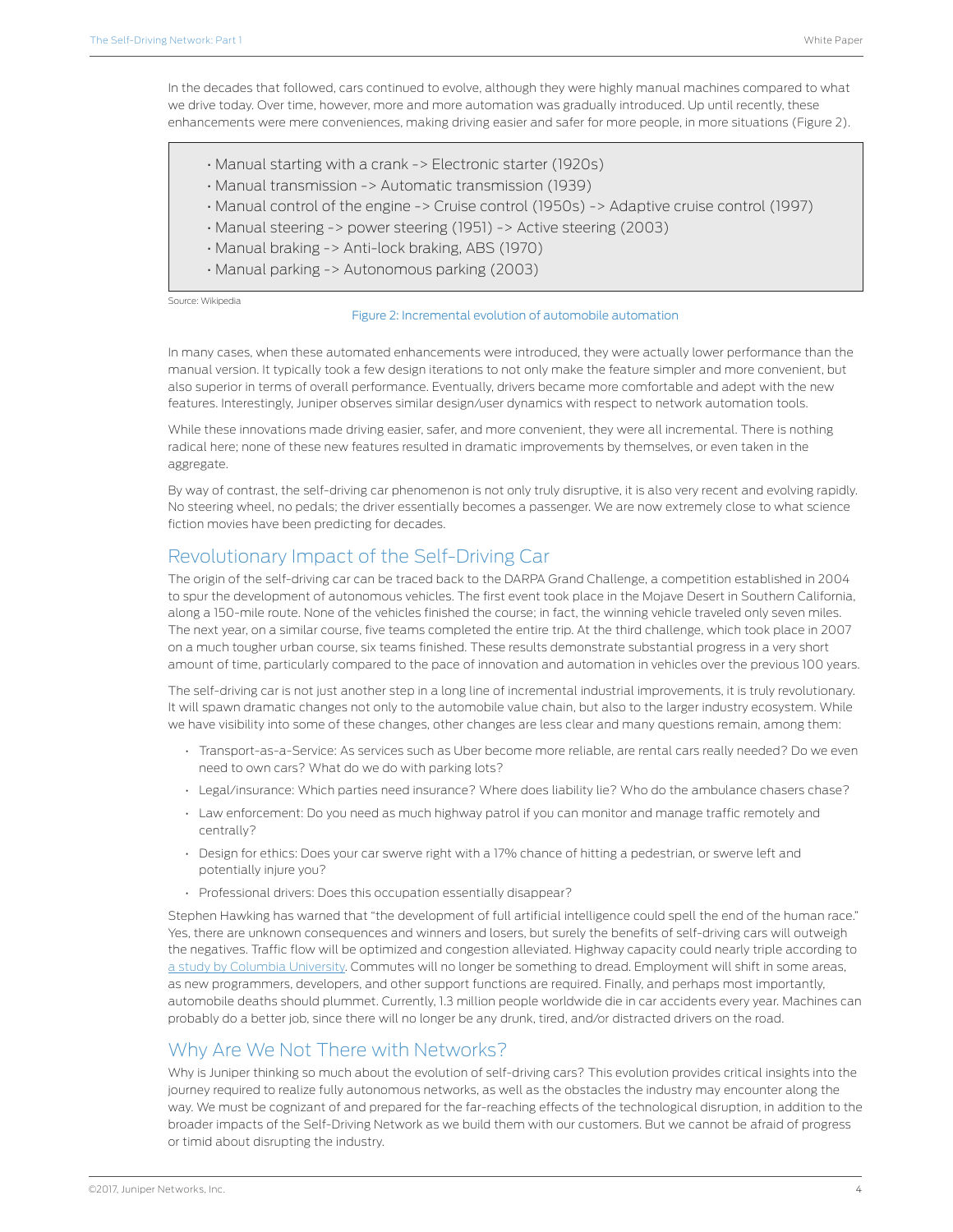<span id="page-4-0"></span>Unfortunately, while we are almost there with cars, it feels like we have a long way to go with networks. So we must look at the forces that influence progress, and how and why industries transform. Juniper views the path to the Self-Driving Network through three lenses: economics, technology, and society.



Figure 3: Influences on industry disruption and self-driving networks

Analyzing the evolution of the automobile and the development of the self-driving car through these three lenses reveals both similarities to and differences in the way autonomous networks may evolve. Let's look at the forces behind the selfdriving car.

#### **Economics**

The typically powerful force of economics is surprisingly muted with respect to self-driving cars. Auto manufacturing is a tough business; it suffers from chronic over capacity, and self-driving cars do not solve this problem. It is not readily apparent that cars "need" to be automated. Quality has been improving for decades, while prices continue to drop.

However, looking at it from a different value chain perspective, there is an economic motivation behind Google's pioneering work in self-driving car development. If they can relieve everyone from an hour of commuting every day, that's more time people can spend on the Internet, which ultimately generates revenue for Google.

But the more compelling economic benefits lie with companies such as Uber. With Uber, drivers receive approximately 75% of each fare. For most companies, the idea of reducing cost of goods sold (COGS) by 75% is nothing more than a fairy tale. But this is a potential reality for Uber and others. As a result, we have seen increasing autonomous vehicle activity with these companies recently, and this activity is expected to continue.

In the end, powerful incentives to reduce costs, increase safety, and improve overall performance will influence how other transportation and logistics companies approach self-driving vehicles.

#### **Technology**

Technology has been the most powerful force influencing the development of self-driving cars. Since an economic imperative to produce self-driving cars did not appear to exist within the auto industry, it took an outsider like Google to spur the disruption. Google's founding mission is essentially to monetize big data; the Google self-driving car is just another project that is a part of this mission. Interestingly, the autonomous vehicle emerged out of the confluence of three other unrelated technology megatrends—cloud computing, mobile networks, and big data analytics.

#### **Society**

Industry outsiders have harnessed a few massive technological developments to make the fully autonomous vehicle a (near) reality. In an article titled "[The Massive Economic Benefits of Self-Driving Cars](http://www.forbes.com/sites/modeledbehavior/2014/11/08/the-massive-economic-benefits-of-self-driving-cars/#f5ed1f468d92)," Forbes estimates the societal benefits of self-driving cars could be \$642 billion per year in the U.S. alone based on "extremely conservative back of the envelope calculations" for lives, injuries, and time saved. However, a variety of social and psychological factors, combined with an overall fear of the unknown, may pump the brakes on the wide-scale rollout and adoption of selfdriving cars in the coming years.

#### Conclusion—Self-Driving Cars Without the Self-Driving Network

It is ironic that self-driving cars are not possible without robust networks:

- Networks are required within cars to connect local telemetry to local intelligence and control.
- Networks are required between cars on the road for safety and amplified intelligence, which comes with the interconnectedness.
- The macro network to the cloud is required for centralized intelligence, analytics, management, and control.

In other words, the self-driving cars operating today are completely dependent on networks, yet the networks on which they run are largely manually configured and managed. In *The Self-Driving Network Part II: Appetite for Disruption*, we will explore why we believe this situation will soon change.